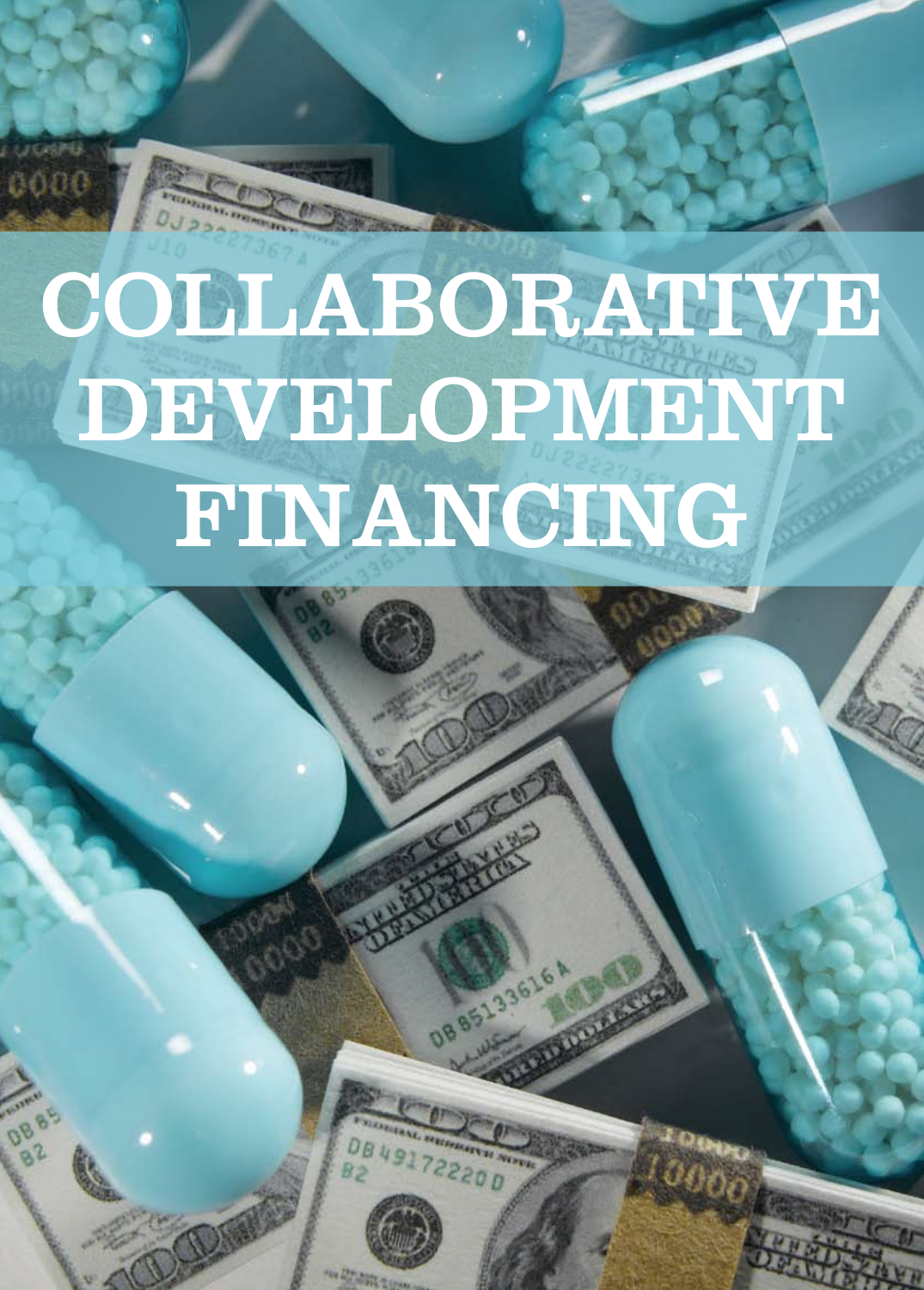**BY** WARREN NACHLIS and Wendy Brasunas

# The Growth of the Biotechnology Industry

Pharmaceutical drug development is a risky and very expensive process. According to the Pharmaceutical Research and Manufacturers of America, only one in every 10,000 pharmaceutical products developed in the laboratory actually ever receives FDA approval (see Diagram 1 below), and the process from discovery to approval takes an average of 15 years to complete. In 2004, an estimated \$40 billion was spent on drug development in the U.S., yet only around 100 new drug applications ("NDAs") were submitted to the FDA for approval in that year. Industry estimates the cost of development for a single drug at approximately \$800 million. Additionally, pharmaceutical companies usually incur significant marketing costs before beginning to see a financial return.

Because of the high costs and even higher risks, large pharmaceutical companies have increasingly turned toward investing resources into developing modifications to existing drugs (68 percent of NDAs between 1993 and 2004 were for preexisting molecular entities). As a result, smaller biotechnology companies have stepped in and become the driving force behind some of the most innovative drug development. The biotech industry, now entering its fourth decade, represents a significant market force. Four of the largest biotech companies (Genentech, Amgen, Gilead, and Genzyme) combine for more than \$200 billion in market capitalization and \$30 billion in annual revenue. Still, due to the high risks and costs



## Diagram 1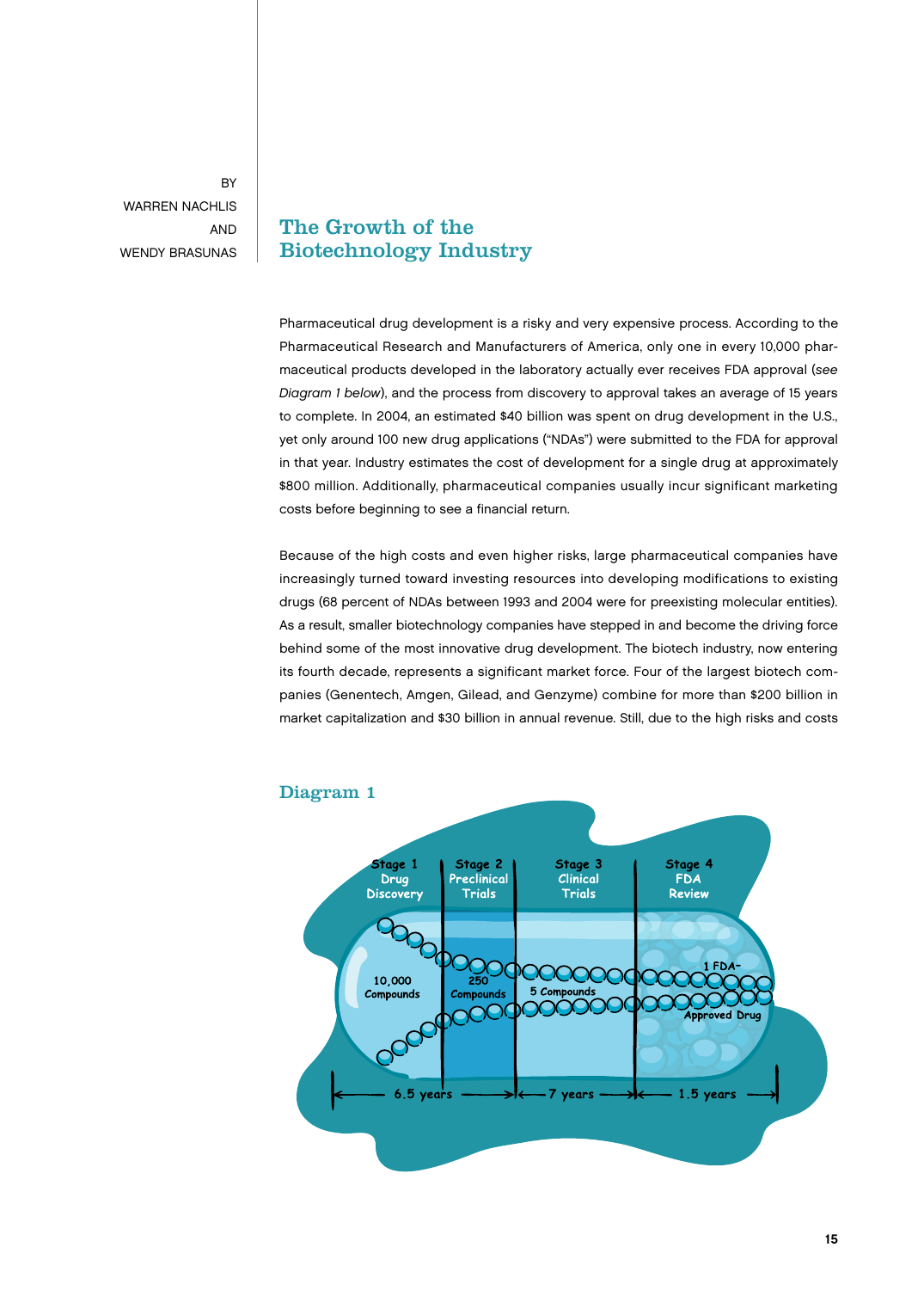Large pharma has long been eager to fund compounds in the later stages of clinical testing, when risk is lower. associated with drug development and the emerging technological breakthroughs that can change the landscape of the industry overnight, the biotech market remains highly volatile.

### Development-Stage Biotech Companies Are Often Capital-Constrained

In contrast to the big four biotech companies mentioned above, a group of smaller, publicly traded biotech companies with market capitalizations between \$50 million and \$900 million each often have a difficult time generating funding for their development pipelines. Often, these development-stage biotech companies find themselves capitalconstrained as their IPO cash begins to wane and they have difficulty generating additional capital in the equity markets.

In response to these capital constraints, a common source of funding for development pipelines is partnerships with large pharmaceutical companies. Large pharma has long been eager to fund compounds in the later stages of clinical testing, when risk is lower. However, a recent dearth of attractive Phase III drugs available to the large pharmaceutical companies has increased their interest in licensing drugs at earlier stages of development. Although this seems like a sound economic choice for the biotech company, it can, in fact, be a short-sighted strategic decision that involves giving up control and a large portion of the potential economic upside prematurely. A review by Recombinant Capital of more than 40 large-pharma licensing deals consummated during 2004 and 2005 revealed that deals initiated during preclinical and Phase I development paid an average of about \$16 million upfront, while deals initiated at a more advanced Phase II or Phase III clinicaldevelopment stage paid an average of more than \$50 million upfront. Additionally, earlystage licensing deals often result in the biotech company's receiving smaller total-deal consideration, mere single-digit royalties, and near-total loss of

#### control over key strategic assets.

## Collaborative Development Financing— A Promising Alternative to Large-Pharma Licensing Deals

During the 1980s and 1990s, many of today's largest biotechnology companies (mentioned on page 15) used a type of financing called "collaborative **Biotech** development financing" to fund early-stage promising development programs. With collaborative development financing, a biotech company still licenses its drug in development to a third party in return for financing, but does so in such a way that the biotech company has an exclusive right to buy back the licensed drug (typically at a compounded annual rate of return of between 25 and 35 percent) further down the development pipeline. Collaborative development financing works by creating a company (a "development company") into which the financiers place the funding and to which the biotech company grants a license to the intellectual property and other assets related to the drug under development. The development company administers the development process through contracts with the biotech company (i.e., the licensor) as well as the necessary clinical-trial service providers and pays all parties market price for their services.

# Diagram 2

**Investors** 

DC

**Biotech** and Service Providers B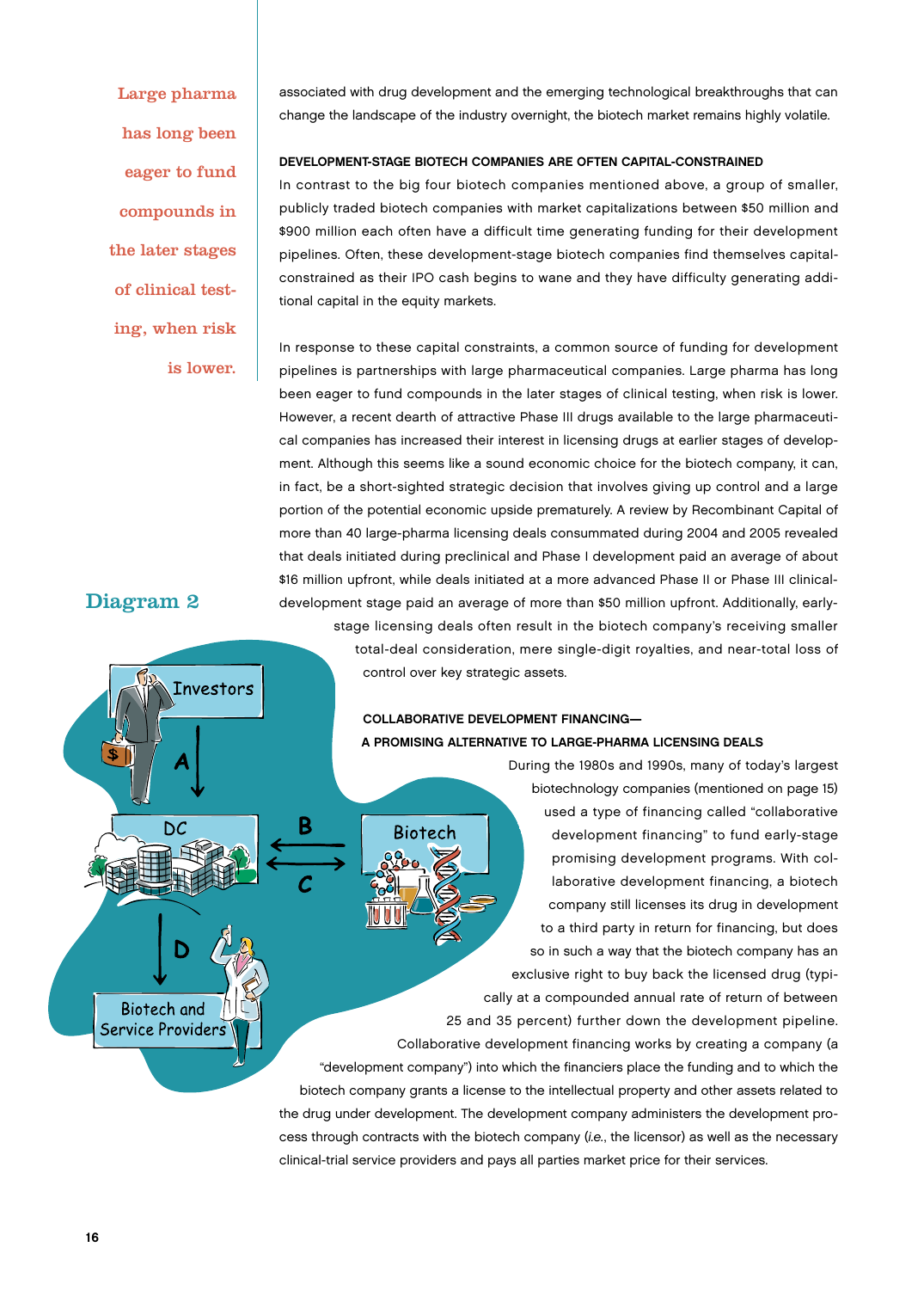Within a predetermined time period, usually before the drug completes Phase III trials, the biotech company has the option to reacquire the product under development at a fixed price based on a fixed rate of return on the capital provided by the financiers. On the other hand, if the trials fail, and the drug does not make it to Phase III, the investors lose their contributed capital but retain the rights granted to the development company as they would in a typical licensing deal. The upside for the investors is that these deals also typically include warrants to purchase stock in the biotech company that will likely have some value even if the drug under development ultimately fails, but which will become very lucrative for the investors if the drug makes it to the market.

Diagram 2 on page 16 illustrates the steps of a collaborative development financing transaction. In step A, the investing company funds the development company with the amount of capital agreed upon as the upfront amount. Step B illustrates the biotech company licensing the intellectual property and programs to the development company. Step C demonstrates the biotech company's option to acquire the development company within a specified term (usually two to five years). In step D, the development company initiates and oversees contracts with the biotech company and other clinical-trial service providers for development of the compound.

**Investors** 

DC

If Phase II trials are successful, the biotech company will likely exercise its exclusive right to reacquire the licensed drugs back from the development company for the predetermined cost. (See Diagram 3 at right.) The investment company can utilize its warrants to purchase stock in the biotech company. Unfortunately, as  $2 - 5$ with all pharmaceutical financing, the risk is high, and if the drug fails in the years trials, the financiers will lose the conlater tributed capital.

Symphony Capital LLC ("Symphony"), a private equity firm dedicated to funding biopharmaceutical development, often invests using collaborative development financing. Since 2004, it has entered into collaborative development financing deals with Guilford Pharmaceuticals Inc.; Exelixis, Inc.; Isis Pharmaceuticals, Inc.; Dynavax Technologies Corporation; and Alexza

Pharmaceuticals, Inc.

Because the biotech company's buyout option price increases linearly over time but the value of the biotech company's stock (and associated warrants) increases exponentially as the drug under development moves successfully through the development process, the development company has significant interest in increasing the value of the drug during development. In contrast to traditional licensing transactions, the biotech company and its shareholders have the potential to keep a greater share of the accrued value in a continued on page 37

# Diagram 3

Biotech

returns

Biotech reacquires drugs